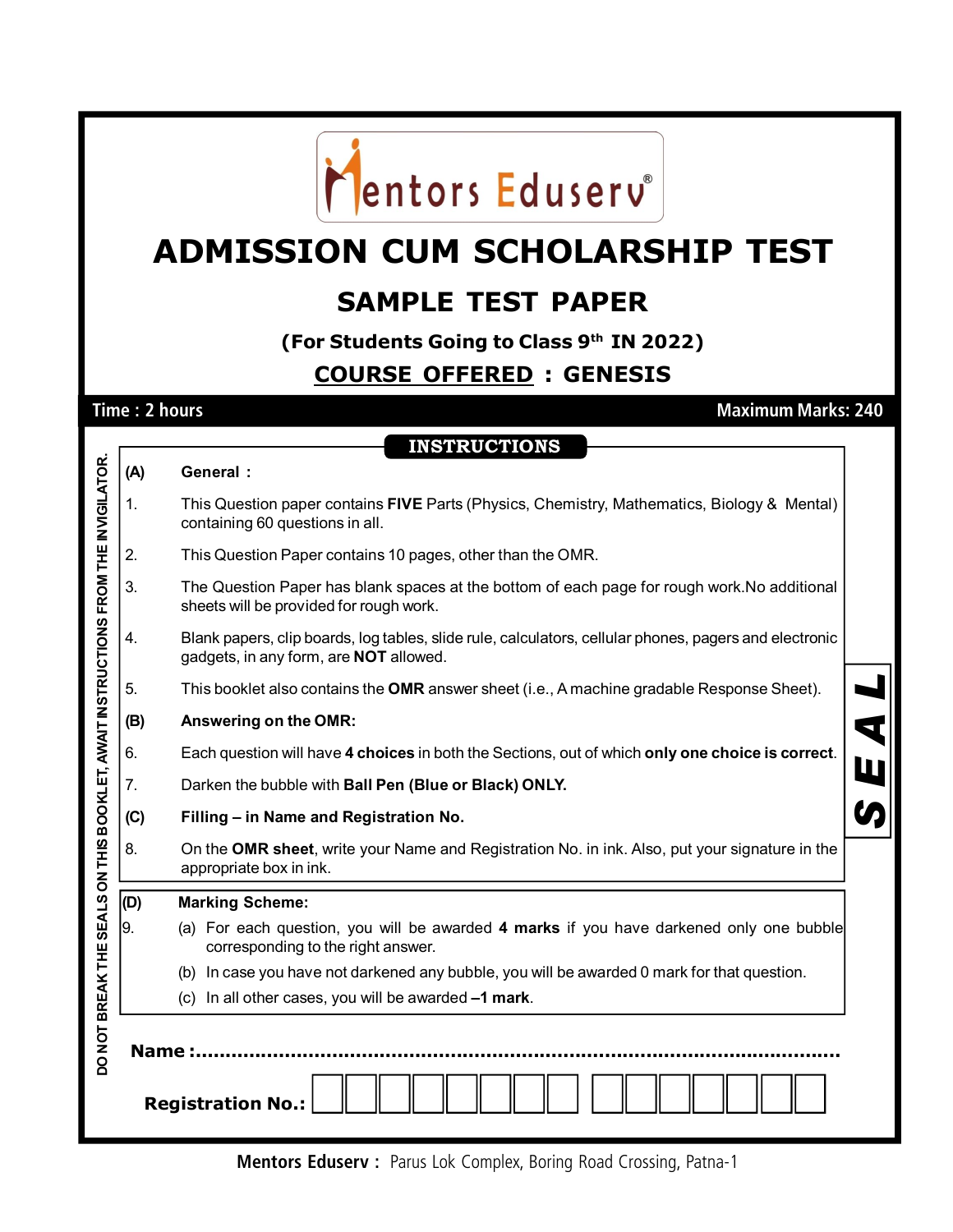| $[2]$ |                                  |                                                                                                  |                        | <b>SAMPLE PAPER (Genesis)</b>                                                                 |
|-------|----------------------------------|--------------------------------------------------------------------------------------------------|------------------------|-----------------------------------------------------------------------------------------------|
|       |                                  |                                                                                                  | <b>PART-A: PHYSICS</b> |                                                                                               |
| 1.    |                                  | Pressure on a body depends upon the :                                                            |                        |                                                                                               |
|       | (A) force applied                |                                                                                                  | (B) area               |                                                                                               |
|       | (C) both A and B                 |                                                                                                  | (D) neither of two     |                                                                                               |
| 2.    |                                  | The ratio of force and acceleration of a moving body is the measure of its:                      |                        |                                                                                               |
|       | (A) velocity                     | (B) momentum                                                                                     | $(C)$ mass             | (D) impulse                                                                                   |
| 3.    | Light is                         |                                                                                                  |                        |                                                                                               |
|       | (A) an electromagnetic radiation |                                                                                                  | (B) a transverse wave  |                                                                                               |
|       | $(C)$ massless                   |                                                                                                  | (D) all of the above   |                                                                                               |
| 4.    | The E.N.T. doctor uses a         |                                                                                                  |                        |                                                                                               |
|       | (A) convex mirror                |                                                                                                  | (B) convex lens        |                                                                                               |
|       | (C) plane mirror                 |                                                                                                  | (D) concave mirror     |                                                                                               |
| 5.    |                                  | The material which does not conduct electric current is called                                   |                        |                                                                                               |
|       | (A) insulator                    | (B) solution                                                                                     | (C) metal              | (D) electrocycle                                                                              |
| 6.    | the conductor is:                |                                                                                                  |                        | If 10 C charge flows through a conductor in 2 s then the value of the current flowing through |
|       | $(A)$ 5A                         | $(B)$ 2A                                                                                         | $(C)$ 3A               | $(D)$ 1A                                                                                      |
| 7.    | Lighting occurs due to           |                                                                                                  |                        |                                                                                               |
|       | $(A)$ rain                       | (B) wind                                                                                         | (C) humidity           | (D) electric discharge                                                                        |
| 8.    | Richter scale is developed by    |                                                                                                  |                        |                                                                                               |
|       | (A) William Richard              |                                                                                                  | (B) Benjamin Franklin  |                                                                                               |
|       | (C) Benjamin Richter             |                                                                                                  | (D) Charles F Richter  |                                                                                               |
| 9.    |                                  | Find acceleration of the body along x-axis if friction coefficient of the surface is $\mu$ = 0.1 |                        |                                                                                               |
|       |                                  |                                                                                                  |                        |                                                                                               |
|       |                                  | 10 kg                                                                                            |                        |                                                                                               |
|       | $(A) 1 m/s^2$                    | $(B) 9 m/s^2$                                                                                    | (C) 0 m/s <sup>2</sup> | (D) 10 $m/s^2$                                                                                |
|       |                                  |                                                                                                  | Space for rough work   |                                                                                               |
|       |                                  |                                                                                                  |                        |                                                                                               |
|       |                                  |                                                                                                  |                        |                                                                                               |
|       |                                  |                                                                                                  |                        |                                                                                               |
|       |                                  |                                                                                                  |                        |                                                                                               |
|       |                                  |                                                                                                  |                        |                                                                                               |
|       |                                  |                                                                                                  |                        |                                                                                               |
|       |                                  |                                                                                                  |                        |                                                                                               |
|       |                                  |                                                                                                  |                        |                                                                                               |
|       |                                  |                                                                                                  |                        |                                                                                               |

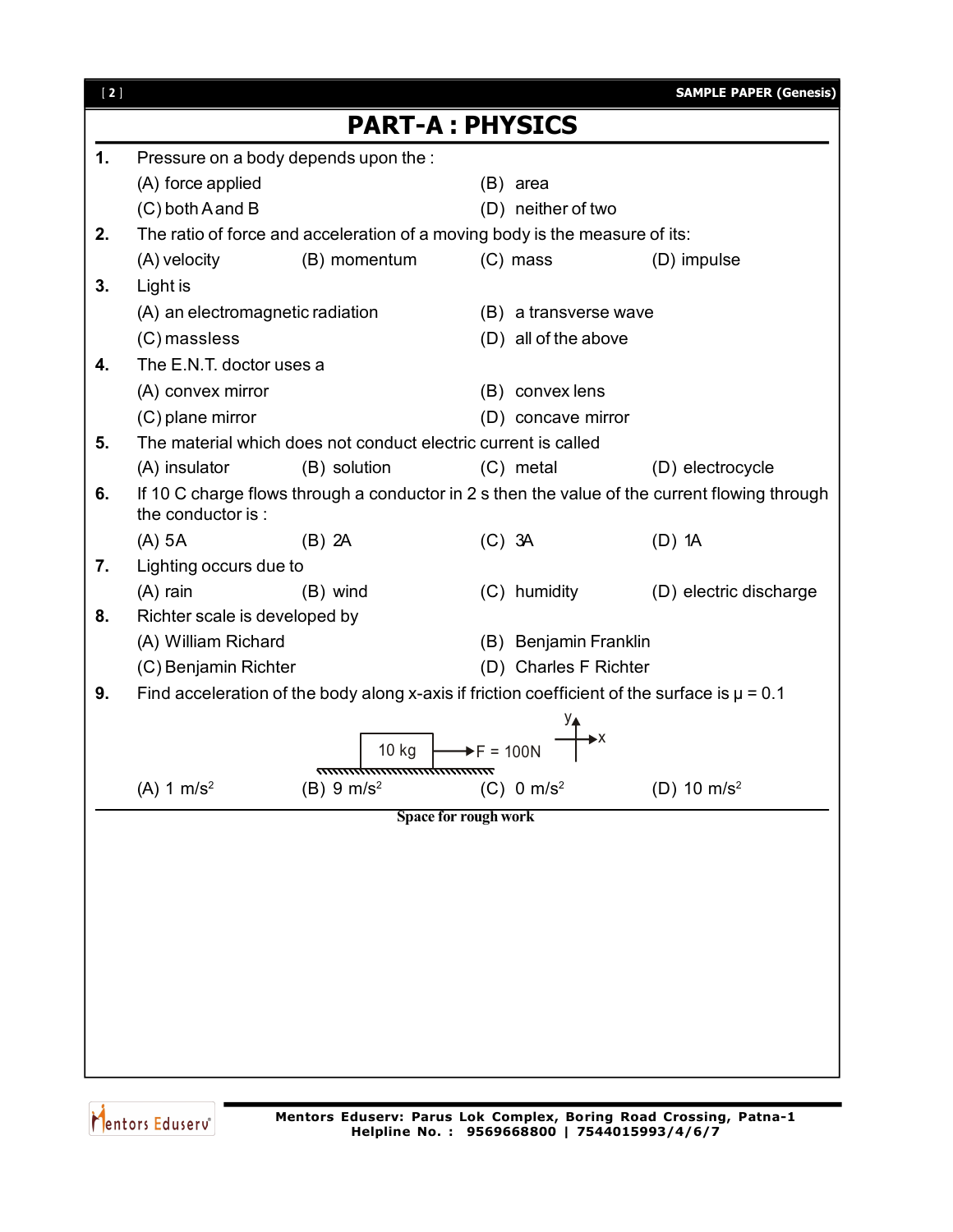|     | <b>SAMPLE PAPER (Genesis)</b>   |                                                                            |                      |                             | $[3]$                                                                                                                                                                                                  |  |  |
|-----|---------------------------------|----------------------------------------------------------------------------|----------------------|-----------------------------|--------------------------------------------------------------------------------------------------------------------------------------------------------------------------------------------------------|--|--|
| 10. |                                 |                                                                            |                      |                             | A block slides down an inclined surface of inclination 30° with the horizontal. Starting from rest<br>it covers 8m in the first two seconds. Find the coefficient of kinetic friction between the two. |  |  |
|     | (A) 0.11                        | (B) 0.22                                                                   |                      | (C) 0.33                    | (D) 0.44                                                                                                                                                                                               |  |  |
| 11. |                                 | Frequency of sound produced by a body is 10 Hz, then range is              |                      |                             |                                                                                                                                                                                                        |  |  |
|     | (A) ultrasonic                  | (B) infrasonic                                                             |                      | (C) audible                 | (D) none of these                                                                                                                                                                                      |  |  |
| 12. |                                 | An object oscillates 50 times in one second. What should be its frequency? |                      |                             |                                                                                                                                                                                                        |  |  |
|     | (A) 0.2 Hz                      | (B) 0.02 Hz                                                                |                      | $(C) 0.002$ Hz              | $(D)$ 50 Hz                                                                                                                                                                                            |  |  |
|     |                                 | <b>PART-B: CHEMISTRY</b>                                                   |                      |                             |                                                                                                                                                                                                        |  |  |
| 13. |                                 | Why is polyester not suitable for summer wear?                             |                      |                             |                                                                                                                                                                                                        |  |  |
|     | (A) Polyester creases easily    |                                                                            |                      |                             | (B) Polyester does not absorb sweat.                                                                                                                                                                   |  |  |
|     | (C) It is very soft and thin.   |                                                                            |                      | (D) It does not dry easily. |                                                                                                                                                                                                        |  |  |
| 14. |                                 | Which of the following is correct about blended fabrics?                   |                      |                             |                                                                                                                                                                                                        |  |  |
|     | (A) They are less expensive     |                                                                            |                      |                             |                                                                                                                                                                                                        |  |  |
|     |                                 | (B) They have combined properties of each fibre.                           |                      |                             |                                                                                                                                                                                                        |  |  |
|     |                                 | (C) They are made by blending synthetic fibres with natural fibres.        |                      |                             |                                                                                                                                                                                                        |  |  |
|     | (D) All of the above.           |                                                                            |                      |                             |                                                                                                                                                                                                        |  |  |
| 15. |                                 | Which of these elements is used as an antiseptic in medicine?              |                      |                             |                                                                                                                                                                                                        |  |  |
|     | (A) Carbon                      | (B) Oxygen                                                                 |                      | (C) Nitrogen                | (D) lodine                                                                                                                                                                                             |  |  |
| 16. | Petroleum is found              |                                                                            |                      |                             |                                                                                                                                                                                                        |  |  |
|     | (A) on the surface of the earth |                                                                            |                      | (B) in the atmosphere       |                                                                                                                                                                                                        |  |  |
|     | (C) in arctic region            |                                                                            |                      |                             | (D) deep under the surface of the earth.                                                                                                                                                               |  |  |
|     |                                 |                                                                            | Space for rough work |                             |                                                                                                                                                                                                        |  |  |
|     |                                 |                                                                            |                      |                             |                                                                                                                                                                                                        |  |  |
|     |                                 |                                                                            |                      |                             |                                                                                                                                                                                                        |  |  |
|     |                                 |                                                                            |                      |                             |                                                                                                                                                                                                        |  |  |
|     |                                 |                                                                            |                      |                             |                                                                                                                                                                                                        |  |  |
|     |                                 |                                                                            |                      |                             |                                                                                                                                                                                                        |  |  |
|     |                                 |                                                                            |                      |                             |                                                                                                                                                                                                        |  |  |
|     |                                 |                                                                            |                      |                             |                                                                                                                                                                                                        |  |  |
|     |                                 |                                                                            |                      |                             |                                                                                                                                                                                                        |  |  |
|     |                                 |                                                                            |                      |                             |                                                                                                                                                                                                        |  |  |

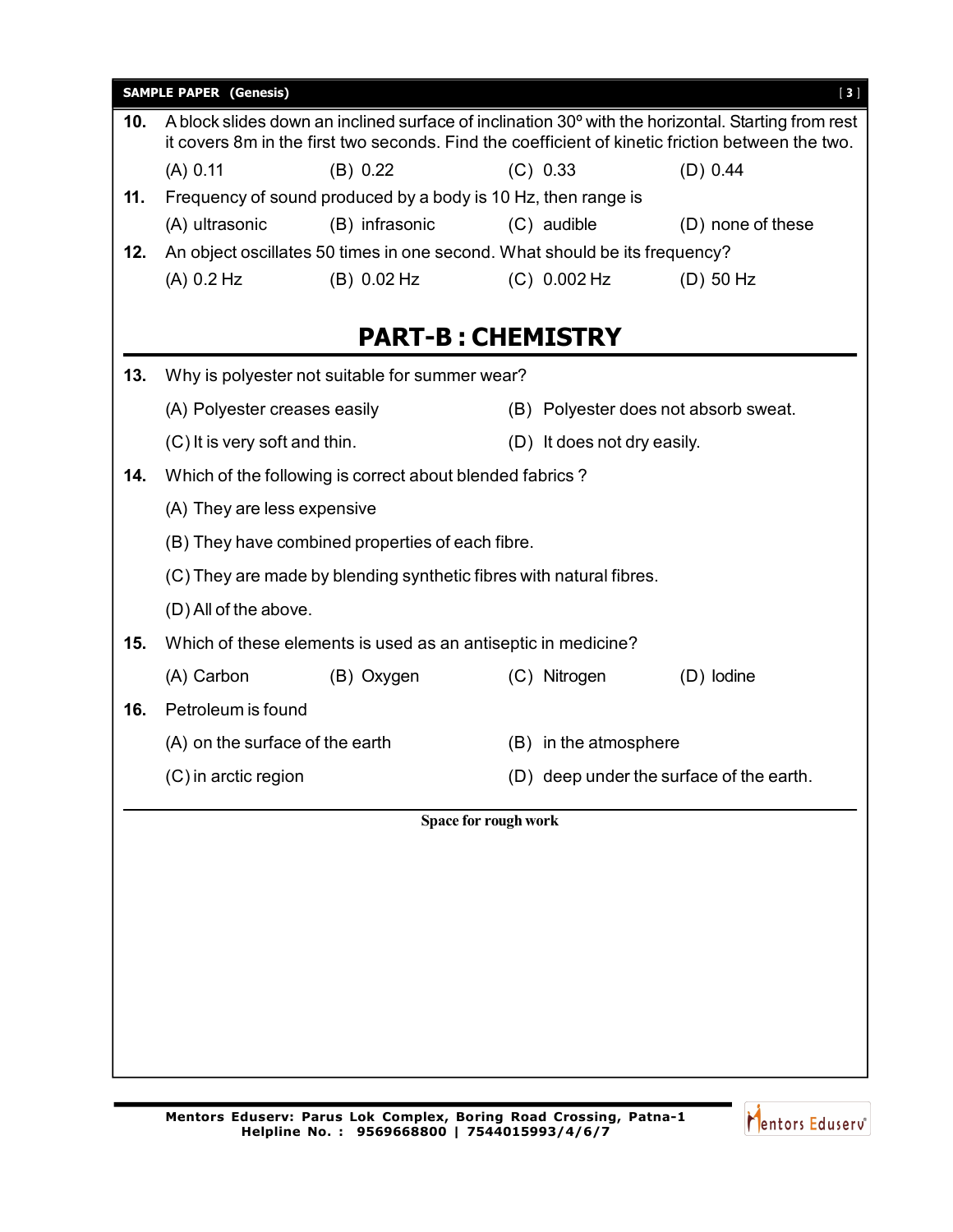

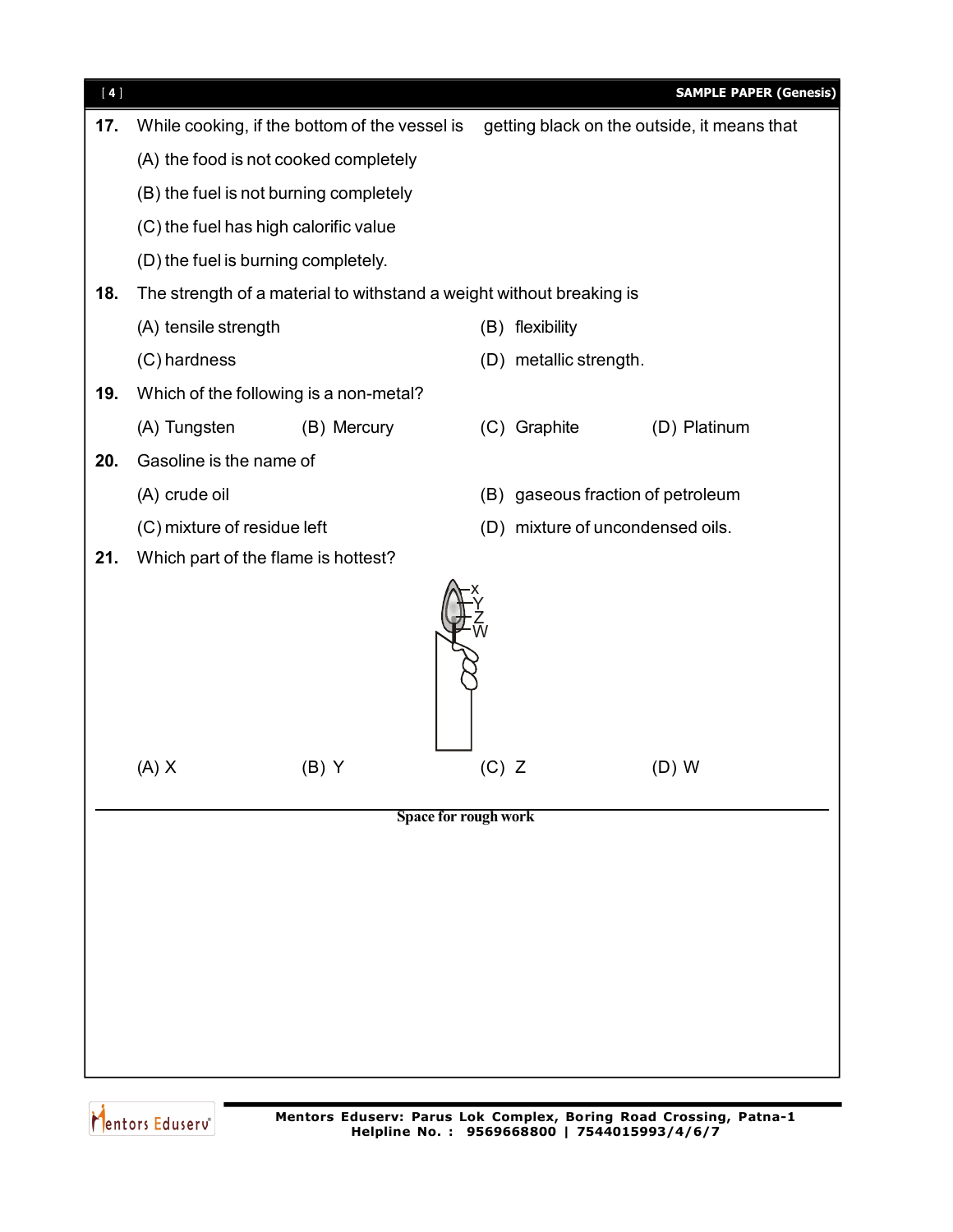

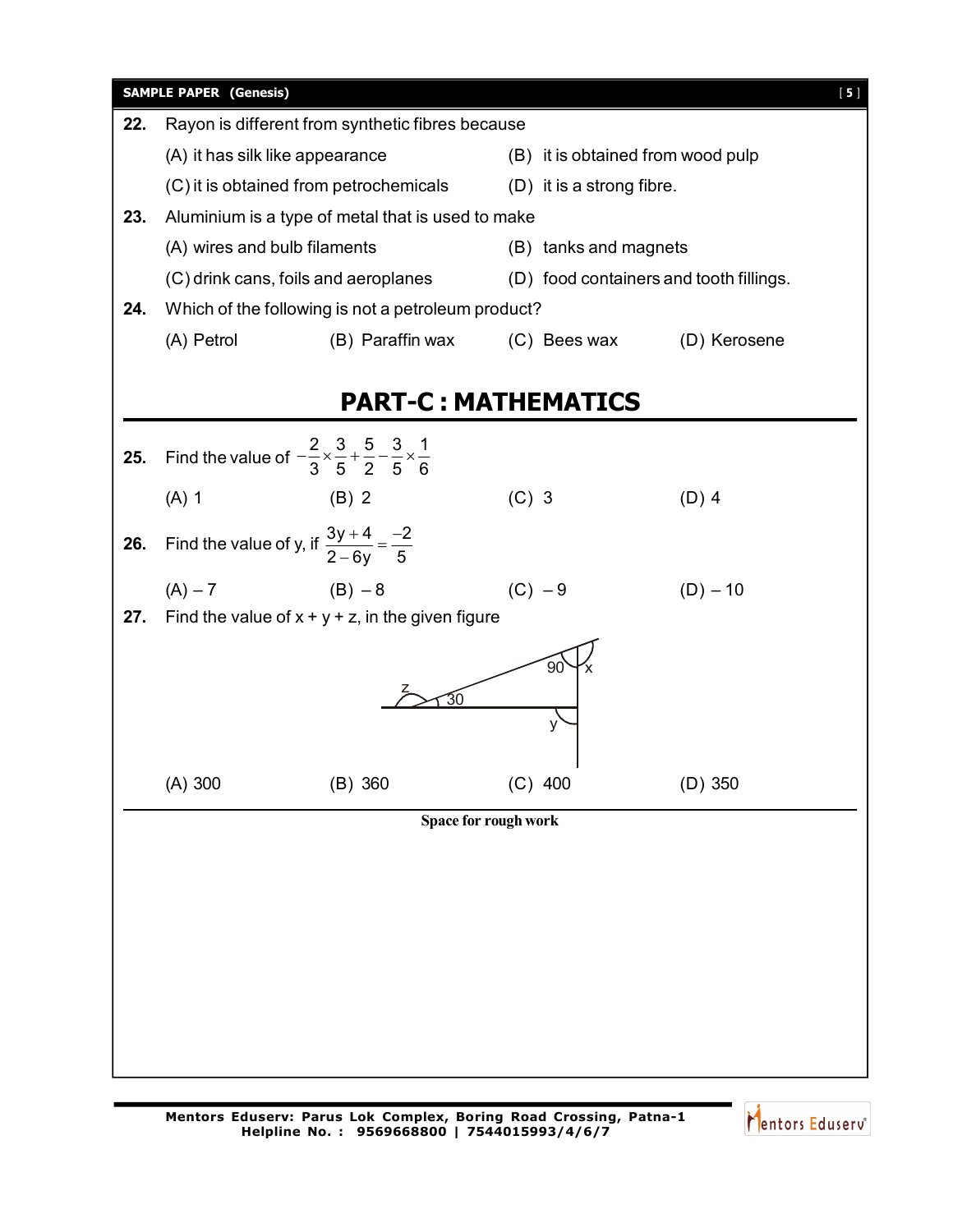| [6] |                                                                                                                                      |                                                                                         |                             | <b>SAMPLE PAPER (Genesis)</b>                                                                      |  |  |  |  |
|-----|--------------------------------------------------------------------------------------------------------------------------------------|-----------------------------------------------------------------------------------------|-----------------------------|----------------------------------------------------------------------------------------------------|--|--|--|--|
| 28. | Find the square root of the 2.56                                                                                                     |                                                                                         |                             |                                                                                                    |  |  |  |  |
|     | (A) 1.4                                                                                                                              | (B) 1.6                                                                                 | $(C)$ 2.6                   | $(D)$ 3.6                                                                                          |  |  |  |  |
| 29. | The base of an isosceles $\triangle$ is $\frac{4}{3}$ cm. The perimeter of the $\triangle$ is $4\frac{2}{15}$ cm. What is the length |                                                                                         |                             |                                                                                                    |  |  |  |  |
|     |                                                                                                                                      | of either of the remaining equal sides.                                                 |                             |                                                                                                    |  |  |  |  |
|     |                                                                                                                                      | (A) $1\frac{2}{5}$ cm (B) $2\frac{2}{5}$ cm (C) $3\frac{2}{5}$ cm (D) $4\frac{2}{5}$ cm |                             |                                                                                                    |  |  |  |  |
| 30. | Find the compound interest.                                                                                                          |                                                                                         |                             | A sum of Rs 2500 is invested for 2 years at 20% per annum, interest compounded half-yearly.        |  |  |  |  |
|     | (A) Rs 3660.25                                                                                                                       | (B) Rs 1660.25                                                                          | (C) Rs 1160.25 (D) Rs 1330  |                                                                                                    |  |  |  |  |
|     |                                                                                                                                      | 31. If $2x + \frac{y}{3} = 12$ and xy = 30, then find $8x^3 + \frac{y^3}{27}$           |                             |                                                                                                    |  |  |  |  |
|     | $(A)$ 1008                                                                                                                           | $(B)$ 168                                                                               | $(C)$ 106                   | (D) None of these                                                                                  |  |  |  |  |
| 32. |                                                                                                                                      | A and B together complete the same work?                                                |                             | A works 3 times as fast as B. If B can complete a work in 60 days, then in how many days can       |  |  |  |  |
|     | $(A)$ 20                                                                                                                             | $(B)$ 12                                                                                | $(C)$ 15                    | $(D)$ 30                                                                                           |  |  |  |  |
| 33. | then the two parts are                                                                                                               |                                                                                         |                             | If we divide 180 into two parts such that second part is 12 more than the twice of the first part, |  |  |  |  |
|     | (A) 56, 124                                                                                                                          | $(B)$ 54, 126                                                                           | $(C)$ 52, 128               | $(D)$ 50, 130                                                                                      |  |  |  |  |
| 34. | same work?                                                                                                                           |                                                                                         |                             | 36 men can complete a piece of work in 18 days. In how many days will 27 men complete the          |  |  |  |  |
|     | (A) 12                                                                                                                               | $(B)$ 18                                                                                | $(C)$ 22                    | $(D)$ 24                                                                                           |  |  |  |  |
| 35. |                                                                                                                                      | If $x = \sqrt{7} + 4$ , then evaluate : $x^2 - 8x + 10$                                 |                             |                                                                                                    |  |  |  |  |
|     | $(A)$ 0                                                                                                                              | $(B)$ 2                                                                                 | $(C)$ 1                     | $(D)$ 3                                                                                            |  |  |  |  |
|     |                                                                                                                                      |                                                                                         |                             |                                                                                                    |  |  |  |  |
|     |                                                                                                                                      |                                                                                         | <b>Space for rough work</b> |                                                                                                    |  |  |  |  |
|     |                                                                                                                                      |                                                                                         |                             |                                                                                                    |  |  |  |  |
|     |                                                                                                                                      |                                                                                         |                             |                                                                                                    |  |  |  |  |
|     |                                                                                                                                      |                                                                                         |                             |                                                                                                    |  |  |  |  |
|     |                                                                                                                                      |                                                                                         |                             |                                                                                                    |  |  |  |  |
|     |                                                                                                                                      |                                                                                         |                             |                                                                                                    |  |  |  |  |
|     |                                                                                                                                      |                                                                                         |                             |                                                                                                    |  |  |  |  |
|     |                                                                                                                                      |                                                                                         |                             |                                                                                                    |  |  |  |  |
|     |                                                                                                                                      |                                                                                         |                             |                                                                                                    |  |  |  |  |

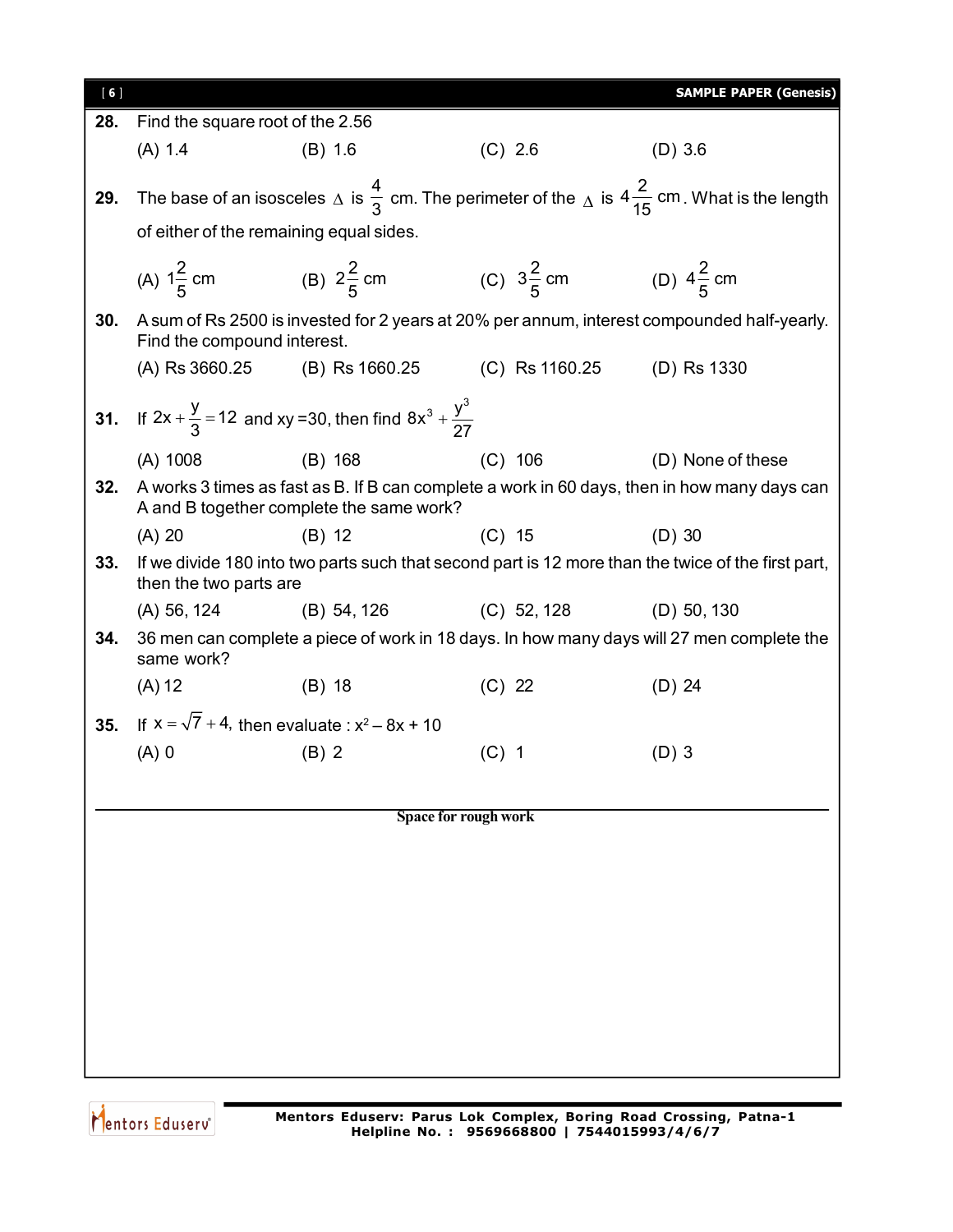

Mentors Eduserv<sup>®</sup>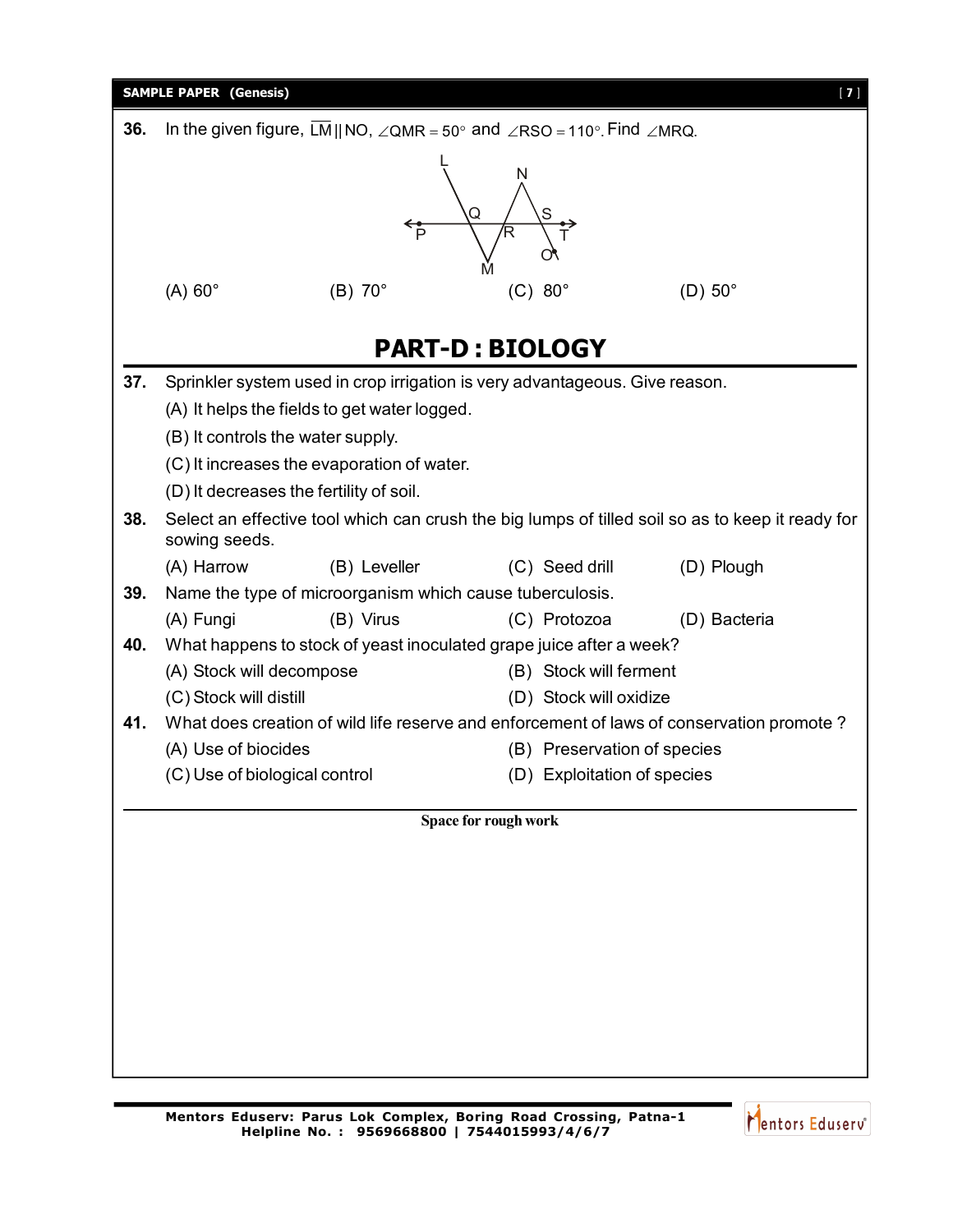| $[ 8 ]$ |                                                       |                                                                               |                      | <b>SAMPLE PAPER (Genesis)</b>                                                               |  |  |  |  |
|---------|-------------------------------------------------------|-------------------------------------------------------------------------------|----------------------|---------------------------------------------------------------------------------------------|--|--|--|--|
| 42.     |                                                       | Which scheme of plantation would help in developing new forests?              |                      |                                                                                             |  |  |  |  |
|         | (A) Deforestation                                     | (B) Afforestation                                                             | (C) Agroforestry     | (D) Social forestry                                                                         |  |  |  |  |
| 43.     | The egg of a hen is a                                 |                                                                               |                      |                                                                                             |  |  |  |  |
|         | (A) organ                                             | (B) tissue                                                                    | $(C)$ cell           | (D) organ system                                                                            |  |  |  |  |
| 44.     |                                                       | Find the main difference between an onion peel cell and a human cheek cells.  |                      |                                                                                             |  |  |  |  |
|         | (A) Presence of mitochondria in onion peel cells only |                                                                               |                      |                                                                                             |  |  |  |  |
|         |                                                       | (B) Presence of cell wall in onion peel cells only                            |                      |                                                                                             |  |  |  |  |
|         | (C) Absence of plasma membrane in cheek cells         |                                                                               |                      |                                                                                             |  |  |  |  |
|         | (D) Absence of endoplasmic reticulum                  |                                                                               |                      |                                                                                             |  |  |  |  |
| 45.     |                                                       | Observe the cell given below and relate it to the correct option.             |                      |                                                                                             |  |  |  |  |
|         | (A) It is a sperm cell                                |                                                                               |                      | Nuclear<br>Cytoplasm<br>membrane                                                            |  |  |  |  |
|         | (B) It is a cheek cell                                |                                                                               |                      |                                                                                             |  |  |  |  |
|         |                                                       |                                                                               |                      | <b>Nucleus</b><br>G.                                                                        |  |  |  |  |
|         | (C) It is a nerve cell                                |                                                                               | Cell                 | membrane                                                                                    |  |  |  |  |
|         | (D) It is a blood cell                                |                                                                               |                      |                                                                                             |  |  |  |  |
| 46.     |                                                       | What would fusion of male and female gametes result in?                       |                      |                                                                                             |  |  |  |  |
|         | (A) An embryo                                         | (B) Foetus                                                                    | (C) Zygote           | (D) None of these                                                                           |  |  |  |  |
| 47.     |                                                       | Find out the incorrect statements about cloning of 'Dolly'.                   |                      |                                                                                             |  |  |  |  |
|         |                                                       | (A) Dolly was born on 14th February, 1988.                                    |                      |                                                                                             |  |  |  |  |
|         |                                                       | (B) Dolly was given birth by a finn Dorset sheep.                             |                      |                                                                                             |  |  |  |  |
|         |                                                       | (C) Dolly was found to be absolutely identical to the Scottish blackface ewe. |                      |                                                                                             |  |  |  |  |
|         |                                                       | egg of the Scottish blackface ewe whose nucleus had been removed.             |                      | (D) The nucleus of the mammary gland cell from the Finn Dorsett sheep was inserted into the |  |  |  |  |
| 48.     |                                                       | Which of the following is a master gland?                                     |                      |                                                                                             |  |  |  |  |
|         | (A) Testes                                            | (B) Pituitary gland (C) Thyroid gland                                         |                      | (D) Pancreas                                                                                |  |  |  |  |
|         |                                                       |                                                                               | Space for rough work |                                                                                             |  |  |  |  |
|         |                                                       |                                                                               |                      |                                                                                             |  |  |  |  |
|         |                                                       |                                                                               |                      |                                                                                             |  |  |  |  |
|         |                                                       |                                                                               |                      |                                                                                             |  |  |  |  |
|         |                                                       |                                                                               |                      |                                                                                             |  |  |  |  |
|         |                                                       |                                                                               |                      |                                                                                             |  |  |  |  |
|         |                                                       |                                                                               |                      |                                                                                             |  |  |  |  |
|         |                                                       |                                                                               |                      |                                                                                             |  |  |  |  |
|         |                                                       |                                                                               |                      |                                                                                             |  |  |  |  |
|         |                                                       |                                                                               |                      |                                                                                             |  |  |  |  |

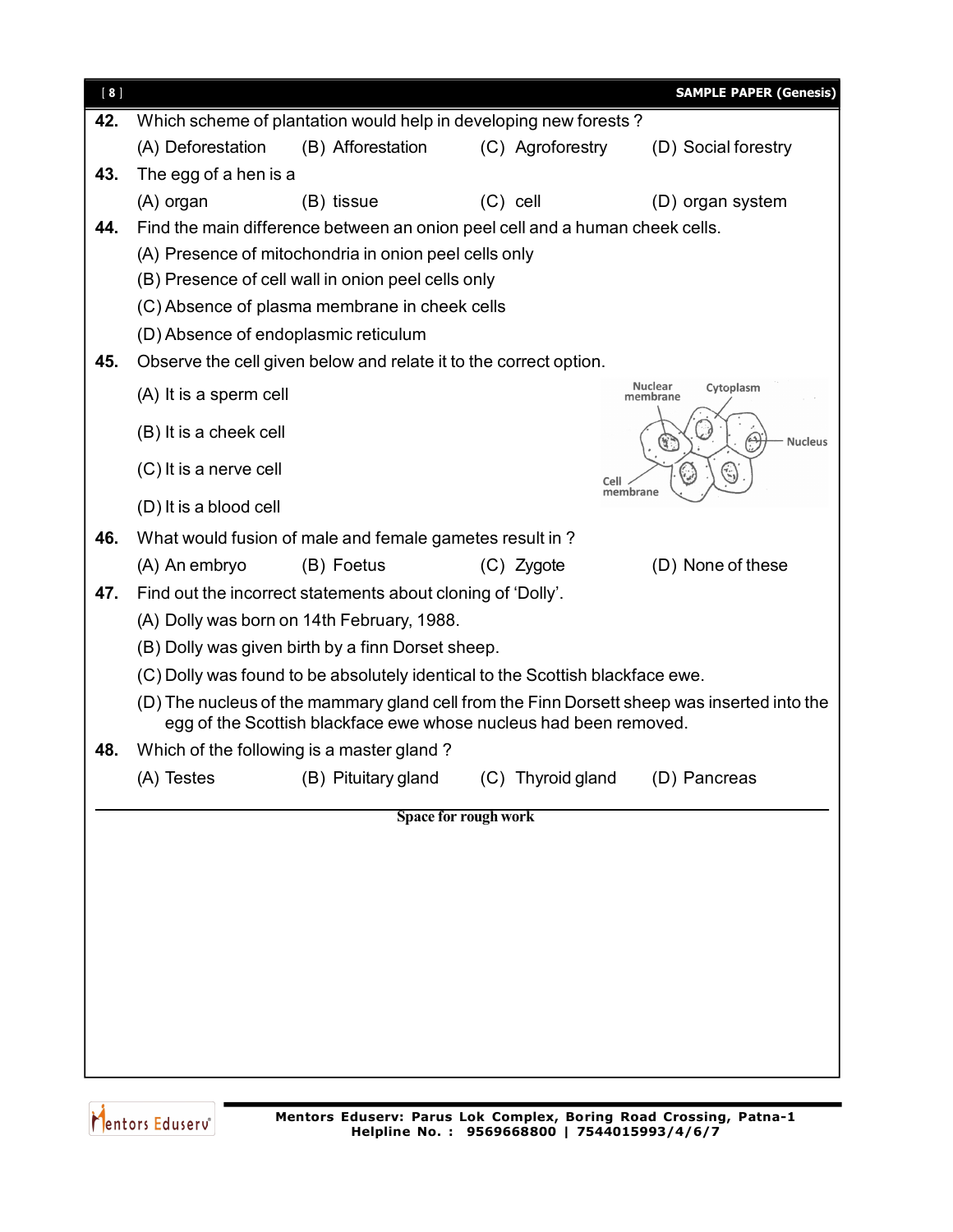|     | <b>SAMPLE PAPER (Genesis)</b>                                                 |                                                          |                                                                                           | $[9]$             |  |  |  |  |  |  |
|-----|-------------------------------------------------------------------------------|----------------------------------------------------------|-------------------------------------------------------------------------------------------|-------------------|--|--|--|--|--|--|
|     | <b>PART-E: MENTAL ABILITY</b>                                                 |                                                          |                                                                                           |                   |  |  |  |  |  |  |
|     | <b>Find missing numbers:</b>                                                  |                                                          |                                                                                           |                   |  |  |  |  |  |  |
| 49. | 5, 7, 20, 21, 80, 63, ? 189                                                   |                                                          |                                                                                           |                   |  |  |  |  |  |  |
|     | $(A)$ 300                                                                     | $(B)$ 305                                                | $(C)$ 310                                                                                 | $(D)$ 332         |  |  |  |  |  |  |
| 50. | 7, 9, 13, 21, ?,                                                              |                                                          |                                                                                           |                   |  |  |  |  |  |  |
|     | (A)30                                                                         | $(B)$ 32                                                 | $(C)$ 35                                                                                  | $(D)$ 37          |  |  |  |  |  |  |
| 51. | 2, 9, 28, 65, 126, ?                                                          |                                                          |                                                                                           |                   |  |  |  |  |  |  |
|     | (A) 187                                                                       | (B) 217                                                  | (C) 242                                                                                   | $(D)$ 344         |  |  |  |  |  |  |
| 52. | code for 'caste'?                                                             |                                                          | In a certain code '37' means 'which class' and '583' means 'caste and class', What is the |                   |  |  |  |  |  |  |
|     | $(A)$ 3                                                                       | (B) 7                                                    | $(C)$ 8                                                                                   | (D) Either 5 or 8 |  |  |  |  |  |  |
| 53. | 5, 30, 6, 42, 7, 56, ?                                                        |                                                          |                                                                                           |                   |  |  |  |  |  |  |
|     | $(A)$ 6                                                                       | $(B)$ 8                                                  | $(C)$ 9                                                                                   | $(D)$ 10          |  |  |  |  |  |  |
| 54. | 161, 160, 152, ?, 115, 86 ?                                                   |                                                          |                                                                                           |                   |  |  |  |  |  |  |
|     | (A) 127                                                                       | (B) 137                                                  | $(C)$ 140                                                                                 | (D) 142           |  |  |  |  |  |  |
| 55. | 51, 44, 37, ?, 23                                                             |                                                          |                                                                                           |                   |  |  |  |  |  |  |
|     | (A) 32                                                                        | $(B)$ 28                                                 | $(C)$ 30                                                                                  | $(D)$ 26          |  |  |  |  |  |  |
| 56. | 3<br>6<br>5 <br> 12  5  <br>$18$   2<br>$\overline{4}$<br>3<br>$\overline{2}$ | $\overline{2}$<br>$\sqrt{5}$<br>?<br>2 <sup>1</sup><br>8 |                                                                                           |                   |  |  |  |  |  |  |
|     | (A) 20                                                                        | $(B)$ 16                                                 | $(C)$ 12                                                                                  | $(D)$ 14          |  |  |  |  |  |  |
|     |                                                                               | Space for rough work                                     |                                                                                           |                   |  |  |  |  |  |  |
|     |                                                                               |                                                          |                                                                                           |                   |  |  |  |  |  |  |
|     |                                                                               |                                                          |                                                                                           |                   |  |  |  |  |  |  |
|     |                                                                               |                                                          |                                                                                           |                   |  |  |  |  |  |  |
|     |                                                                               |                                                          |                                                                                           |                   |  |  |  |  |  |  |
|     |                                                                               |                                                          |                                                                                           |                   |  |  |  |  |  |  |
|     |                                                                               |                                                          |                                                                                           |                   |  |  |  |  |  |  |
|     |                                                                               |                                                          |                                                                                           |                   |  |  |  |  |  |  |
|     |                                                                               |                                                          |                                                                                           |                   |  |  |  |  |  |  |

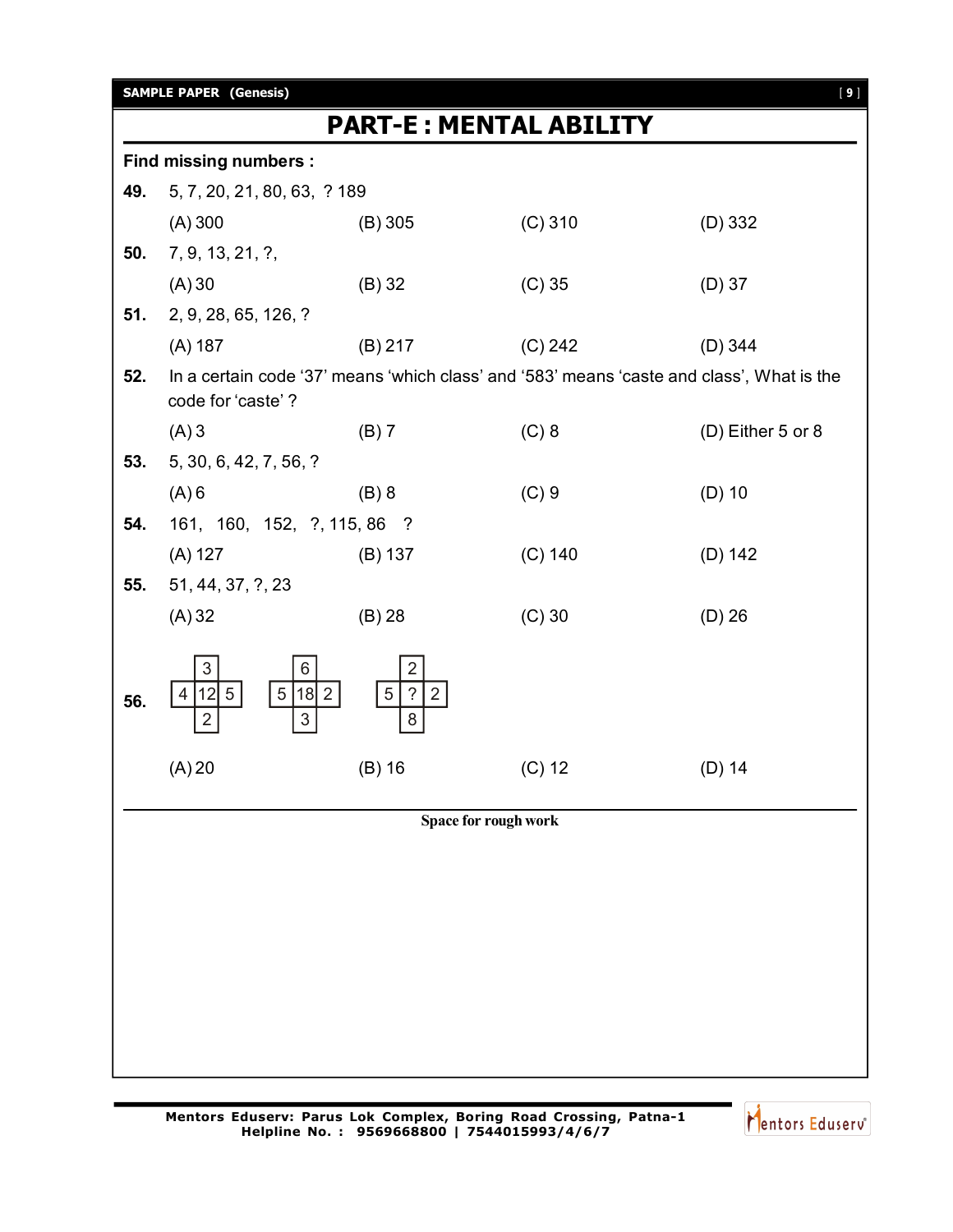| $[ 10 ]$ |                                                                                  |                      |          | <b>SAMPLE PAPER (Genesis)</b> |
|----------|----------------------------------------------------------------------------------|----------------------|----------|-------------------------------|
| 57.      | 9<br>40 <sup>2</sup><br>$\,6$<br>$\overline{48}$<br>$\sqrt{5}$<br>$\overline{?}$ |                      |          |                               |
|          | (A) 54                                                                           | $(B)$ 70             | $(C)$ 72 | $(D)$ 80                      |
|          | <b>Find missing letters:</b>                                                     |                      |          |                               |
| 58.      | AZ, XB, CV, TD, ?                                                                |                      |          |                               |
|          | $(A)$ PD                                                                         | $(B)$ ER             | $(C)$ RE | $(D)$ OQ                      |
| 59.      | A, B, C. G, ?                                                                    |                      |          |                               |
|          | (A) M                                                                            | (B) L                | $(C)$ K  | $(D)$ H                       |
| 60.      | Y, W, U, S, Q, ??                                                                |                      |          |                               |
|          | $(A)$ NJ                                                                         | $(B)$ ML             | $(C)$ JR | $(D)$ OM                      |
|          |                                                                                  |                      |          |                               |
|          |                                                                                  |                      |          |                               |
|          |                                                                                  |                      |          |                               |
|          |                                                                                  | Space for rough work |          |                               |
|          |                                                                                  |                      |          |                               |
|          |                                                                                  |                      |          |                               |
|          |                                                                                  |                      |          |                               |
|          |                                                                                  |                      |          |                               |
|          |                                                                                  |                      |          |                               |
|          |                                                                                  |                      |          |                               |
|          |                                                                                  |                      |          |                               |
|          |                                                                                  |                      |          |                               |